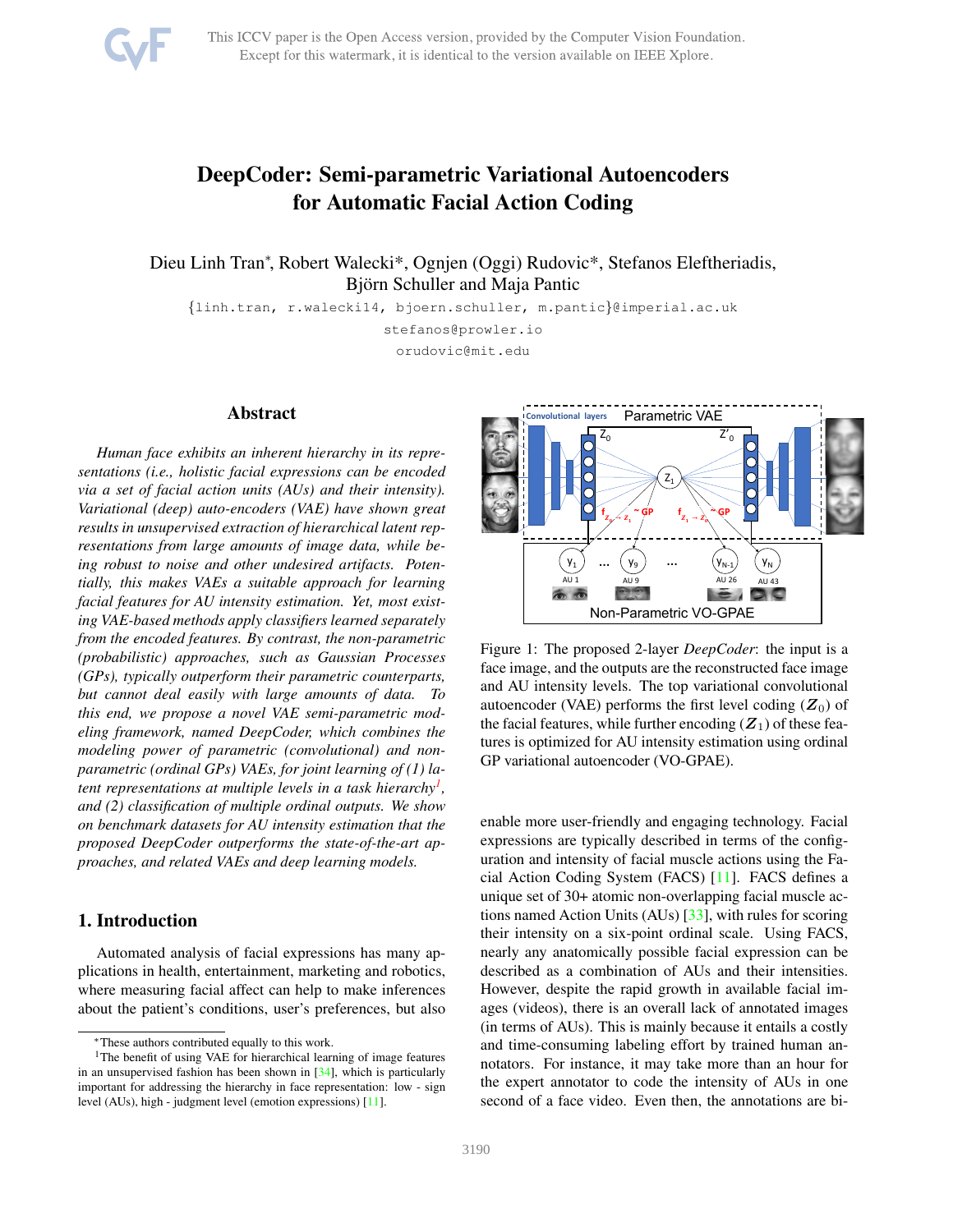<span id="page-1-0"></span>ased, resulting in a low agreement between the annotators. This is further challenged by a large variability in imaging conditions, facial morphology and dynamics of expressions. Therefore, there is a need for machine learning models that can efficiently and accurately perform the AU coding of target face images.

Recent advances in deep neural networks (DNN), and, in particular, convolutional models (CNNs) [\[15\]](#page-8-3), have shown great advances towards automating the process of image coding. The effectiveness of these models has been demonstrated on many general vision problems [\[25,](#page-8-4) [48,](#page-9-0) [47\]](#page-9-1). In the context of facial expression analysis, the majority of existing 'deep' works consider only baseline tasks such as expression recognition and AU detection [\[30,](#page-8-5) [57,](#page-9-2) [21\]](#page-8-6). Only a handful of these works attempted AU intensity estimation  $[15]$ . This is due to the limited annotated face images of AU intensity (that otherwise could fully be exploited in deep learning), and the difficulty in discerning AU intensities.

Traditionally, the AU intensity estimation has been addressed by non-deep models (SVMs, CRFs, etc.) [\[54,](#page-9-3) [17\]](#page-8-7), and using geometric features such as the locations of characteristic facial points, and/or hand-crafted appearancebased features (such as LBPs, Gabors or SIFT). An alternative approach that is being commonly adopted in a variety of computer vision tasks is to automatically extract most informative features from (high-dimensional) input images using the notion of convolutitonal auto-encoders (CAE) [\[34,](#page-8-0) [51,](#page-9-4) [24\]](#page-8-8). CAE differ from conventional AEs [\[7\]](#page-8-9) as they are built using convolutional layers with shared weights among neighborhood pixels that preserve the spatial locality. The CAE architectures are typically similar to that of a CNN with additional inverse convolution operation [\[34\]](#page-8-0). The key ingredient of CAEs is that they are learned by minimizing the reconstruction loss without the need for image labels, while reducing the effects of noise in the input.

Consider a practical example typically occurring in automated analysis of facial expressions, and, in particular, AU intensity coding: we have access to a large corpora of unlabeled face images, but only a few thousand images are coded in terms of AU intensity. To fully leverage the available data, efficient and highly expressive generative models based on VAE can be used to find a set of underlying features from unlabeled images. Due to the reconstruction cost of VAEs, it is assured that the obtained features represent well the high dimensional face images. Then, highly expressive non-parametric prediction models (e.g., based on GPs [\[39\]](#page-8-10)) can be applied. This allows them to focus on the main task - in our case, the AU intensity estimation, instead of the computationally expensive feature selection. More importantly, such non-parametric approaches when applied to robust input features are expected to generalize better than their parametric counterparts (e.g., soft-max output layer of DNNs) due to the ability to preserve specific

structures in target features – such as subject-specific variation in AU intensity. This is achieved by means of their kernel functions that can focus on data samples in the VAE feature space, effectively doing smoothing over training subjects to make best prediction of AU intensity levels for the test subject.

While the approach described above is a promising avenue for the design of a class of semi-parametric autoencoding models, independently applying the two models (e.g., VAE for feature extraction, and non-parametric models for AU intensity estimation) is suboptimal as there is no sharing of information (and parameters). To this end, we propose a novel model, named *DeepCoder*, that leverages the power of parametric and non-parametric VAEs in a unified probabilistic framework. Specifically, *DeepCoder* is a general framework that builds upon a hierarchy of any number of VAEs, where each coding/decoding part of the intermediate VAEs interacts with the neighboring VAEs during learning, assuring the sharing of information in both directions (bottom-up & top-down). This is achieved through a newly introduced approximate learning of VAEs in *Deep-Coder*. We illustrate this approach by designing an instance of *DeepCoder* as a two-level semi-parametric VAE (2DC) the top level being the standard parametric VAE [\[23\]](#page-8-11), and the bottom level (also used for AU intensity estimation) being a non-parametric Variational Ordinal Gaussian Process AE (VO-GPAE) [\[12\]](#page-8-12). We choose these two approaches as their probabilistic formulation allows for tying of their priors over the latent features, in a principled manner. The model is depicted in Fig.  $(1)$ . We show on two benchmark datasets for AU intensity estimation (DISFA[\[35\]](#page-8-13) and FERA [\[50\]](#page-9-5)) that the proposed approach outperforms the state-ofthe-art approaches for the AU intensity estimation.

# 2. Related Work

### 2.1. Facial Action Unit Intensity Estimation

Estimation of AUs intensity is often posed as a multiclass problem approached using Neural Networks [\[19\]](#page-8-14), Adaboost  $[3]$ , SVMs  $[32]$  and belief networks  $[31]$  classifiers. Yet, these methods are limited to a single output, thus, a separate classifier is learned for each AU - ignoring the AU dependencies. This has been addressed using the multioutput learning approaches. For example, [\[36\]](#page-8-18) proposed a multi-task learning for AU detection, where a metric with shared properties among multiple AUs was learned. Similarly, [\[41\]](#page-9-6) proposed a MRF-tree-like model for joint intensity estimation of AUs. [\[17\]](#page-8-7) proposed Latent-Trees (LTs) for joint AU-intensity estimation that captures higher-order dependencies among the input features and AU intensities. More recently, [\[54\]](#page-9-3) proposed a multi-output Copula Regression for ordinal estimation of AU intensity. However, these cannot directly handle high-dimensional input face images.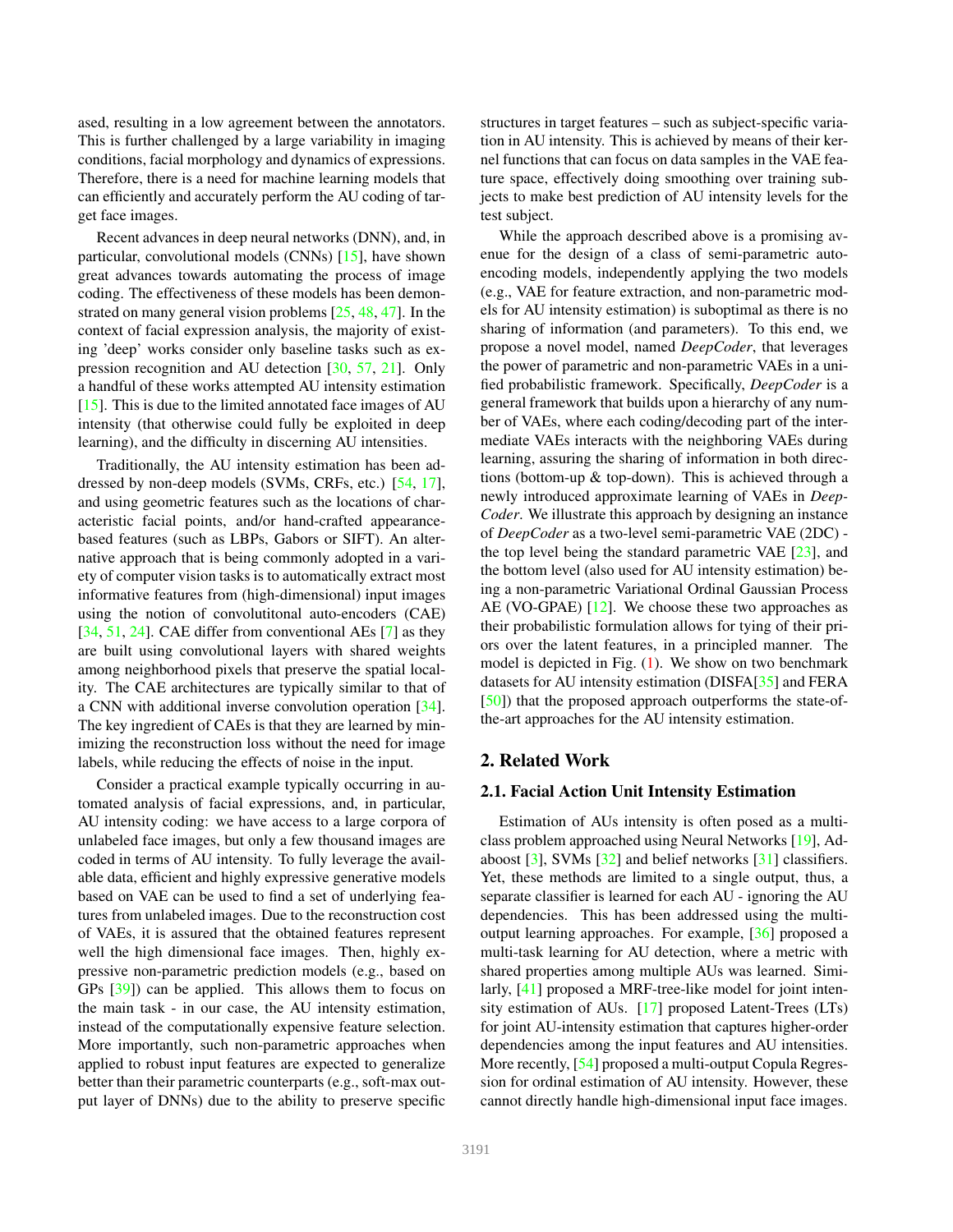#### <span id="page-2-3"></span>2.2. CNNs for Facial Expression Analysis

CNNs operate directly on the input face images to extract optimal image features. [\[30\]](#page-8-5) introduced an AU-aware receptive field layer in a deep network, designed to search subsets of the over-complete representation, each of which aims at simulating the best combination of AUs. Its output is then passed through additional layers aimed at the expression classification, showing a large improvement over the traditional hand-crafted features. In [\[15\]](#page-8-3), a CNN is jointly trained for detection and intensity estimation of AUs. More recently, [\[57\]](#page-9-2) introduced an intermediate region layer learning region specific weights. These methods are parametric, with the CNN used to extract deep features; yet, the network output remains unstructured. Thus, none of these models exploits CNNs in the context of (ordinal) deep semiparametric models, as done in *DeepCoder*. Note also that in *DeepCoder* we exploit a label-augmented version of VAEs, which can be seen as a variant of CNNs used for classification, but with an additional noise-reduction cost (decoder).

#### 2.3. Autoencoders (AE)

The main idea of AEs is to learn latent representations automatically from inputs, usually in an unsupervised manner [\[34,](#page-8-0) [2,](#page-8-19) [29\]](#page-8-20). Recenly, variational AEs (VAEs) have gained attention as parametric generative models [\[14,](#page-8-21) [23,](#page-8-11) [22,](#page-8-22) [45\]](#page-9-7) and their stacked or convolutional variations [\[26,](#page-8-23) [27\]](#page-8-24). Example applications include the reconstruction of noisy and/or partially missing data [\[52,](#page-9-8) [53\]](#page-9-9), or feature extraction for classification [\[7\]](#page-8-9). Furthermore, AEs based on deep networks have shown their efficacy in many facerelated recognition problems [\[18,](#page-8-25) [31,](#page-8-17) [56\]](#page-9-10).

AEs are also closely related to GP Latent Variable Models (GPLVMs) with "back-constraints" [\[28,](#page-8-26) [49,](#page-9-11) [44\]](#page-9-12). This mapping facilitates a fast inference mechanism and enforces structure preservation in the latent space. In [\[10,](#page-8-27) [8\]](#page-8-28), the authors proposed a variational approximation to the latent space posterior. [\[16\]](#page-8-29) proposed deep GPs for unsupervised data compression. More recently, [\[12\]](#page-8-12) introduced a Variational Ordinal GP AE (VO-GPAE), which includes a GP mapping as the decoding model. This allows VO-GPAE to learn the GP encoders/decoders in a joint framework. We extend this formulation of the non-parametric VAE by embedding it into the bottom layer of *DeepCoder*, while using the (parametric) convolutional AE at the top - achieving an efficient feature extraction.

# 3. DeepCoder: Methodology

Assume we are given a training dataset  $\mathcal{D} = \{X, Y\},\$ with  $N_{\mathcal{D}}$  input images  $\boldsymbol{X} = [x_1, \dots, x_i, \dots, x_{N_{\mathcal{D}}}]^T$ . The corresponding labels  $\boldsymbol{Y} = [\boldsymbol{y}_1, \dots, \boldsymbol{y}_i, \dots, \boldsymbol{y}_{N_{\mathcal{D}}}]^T$ are comprised of multivariate outputs stored in  $y_i$  =  $\{y_i^1, \ldots, y_i^q, \ldots, y_i^Q\}$ , where Q is the number of AUs, and

 $y_i^q$  takes one of  $\{1, ..., L^q\}$  intensity levels. Our goal is to predict  $y_*$  and reconstruct  $x'$ , ∗ , given a new test input image  $x_*$ . To learn the highly non-linear mappings  $X \to Y$ , we perform encoding and decoding of input features  $X$  via multiple layers of VAEs. These layers are encoded by the latent variables  $\mathbf{Z} = {\mathbf{Z}_i}$ ,  $i = 0, \dots, N - 1$ , where the dimension of  $Z_i$  can vary for each i, and N is the number of layers. For simplicity, we first assume a single VAE layer with latent variables  $Z_0$ . This leads to the following marginal log-likelihood and its corresponding variational lower bound:

<span id="page-2-1"></span><span id="page-2-0"></span>
$$
\log p(\boldsymbol{X}, \boldsymbol{Y}) = \log \int p(\boldsymbol{X} | \boldsymbol{Z}_0) p(\boldsymbol{y} | \boldsymbol{Z}_0) p(\boldsymbol{Z}_0) d\boldsymbol{Z}_0 \quad (1)
$$
  
\n
$$
\geq \mathbb{E}_{q(\boldsymbol{Z}_0 | \boldsymbol{X})} [\log p(\boldsymbol{X} | \boldsymbol{Z}_0)]
$$
  
\n
$$
+ \mathbb{E}_{q(\boldsymbol{Z}_0 | \boldsymbol{X})} [\log p(\boldsymbol{Y} | \boldsymbol{Z}_0)] \quad (2)
$$
  
\n
$$
- D_{KL}(q(\boldsymbol{Z}_0 | \boldsymbol{X}) || p(\boldsymbol{Z}_0))
$$

In Eq.  $(1)$ , the first two terms are the reconstruction loss over the input features and output labels, respectively, under the estimated posterior. The second term is the Kullback-Leibler (KL) divergence which measures the difference between the approximate and true posterior. We obtain the latter by exploiting the conditional independence  $X \perp \!\!\! \perp y | Z_0$ (see [\[12\]](#page-8-12) for details). To account for more complex dependencies between  $(X, Y)$ , we generalize Eq. [\(2\)](#page-2-1) by expanding  $p(\mathbf{Z}_0)$  as a stack of N VAE layers (see Fig. [\(2\)](#page-2-2))

$$
\underbrace{\int p(\mathbf{Z}_0|\mathbf{Z}_1)\dots \underbrace{\int p(\mathbf{Z}_{N-1}|\mathbf{Z}_N)p(\mathbf{Z}_N)d\mathbf{Z}_N}_{\tilde{p}(\mathbf{Z}_{n-1})}\dots d\mathbf{Z}_1}_{\tilde{p}(\mathbf{Z}_0)}
$$
\n(3)

This approach has high modeling power; however, it comes

<span id="page-2-2"></span>

Figure 2: The general formulation of *DeepCoder* as a stack of N VAEs, modeling the input-output pairs:  $(X, Y)$ . The conditionals  $(\mathbf{Z}_0|\mathbf{X}), \dots (\mathbf{Y}|\mathbf{Z}_N)$  from left to right in *DeepCoder* perform the coding part, while from right to left perform the decoding part via  $(\mathbf{Z}_{N-1}|\mathbf{Z}_N)$ , ...  $(\mathbf{X}|\mathbf{Z}_0)$ . Note that for N=2, we obtain the proposed 2-layer *Deep-Coder*, modeled using VC-AE and VO-GPAE, respectively.

with the cost of having to simultaneously learn multiple (deep) layers of latent variables Z. While this is computationally tractable for a single layer  $(Z_0)$ , in the case of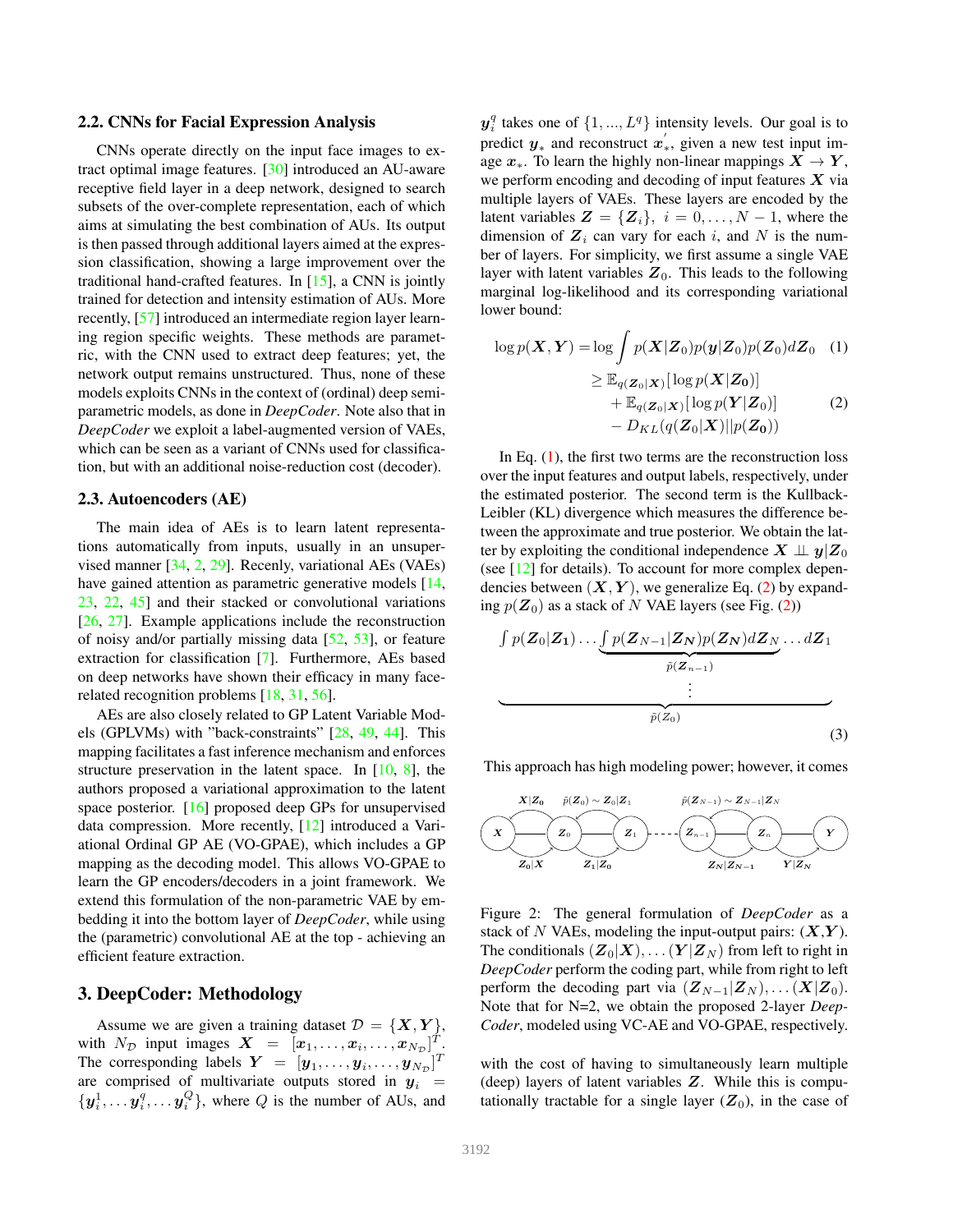<span id="page-3-3"></span>more layers, we need to resort to approximate methods. To this end, we propose an optimization approach that sequentially performs a chain-like propagation of uncertainty of each coder. Specifically, we solve for the posteriors of each coder 'locally' and use the learned posteriors to define the (approximate) prior  $p(\mathbf{Z})$ , needed to compute the KL divergence of each subsequent coder in the sequence from 'bottom-up' (a practical example of this is described in Alg. [\(1\)](#page-5-0)). For the  $(N - 1)$ -th VAE, instead of using a flat Gauss prior  $p(\mathbf{Z}_{N-1})$ , we approximate it using the posterior of the N-th decoder learned as:

$$
\log \tilde{p}(\mathbf{Z}_{n-1}) \geq \mathbb{E}_{q(\mathbf{Z}_N|\mathbf{Z}_{N-1})}[\log p(\mathbf{Z}_{N-1}|\mathbf{Z}_N)] - D_{KL}(q(\mathbf{Z}_N|\mathbf{Z}_{N-1})||\tilde{p}(\mathbf{Z}_N))
$$
 (4)

Note the main benefit of the proposed: instead of assuming a flat prior over the latent variables, as typically done in existing VAE  $[23]$ , we define the priors on  $Z$  that are informed of the uncertainty of each coder 'below' in the deep structure, while also retaining the information about the decoding error of all subsequent coders. Thus, by exploiting the conditional independence of  $Z$  at each level of *DeepCoder*, we seamlessly 'encode' complex relationships between  $X$  and  $Y$ . From the regularization perspective, we constrain the parameters via the KL terms (based on priors  $\tilde{p}(Z)$ ) at each level of coding/decoding in *DeepCoder*. Fig. [\(2\)](#page-2-2) illustrates the main idea for the general case. Using this framework, we generate an instance of *DeepCoder* as a two-layer semi-parametric coder: the top coder takes the parametric form (Convolutional VAE) and the bottom the non-parametric form (VAE based on GPs). We choose these two because their probabilistic formulation allows us to combine them in a Bayesian framework. Also, instead of using directly CNNs in the first layer, we opt for using VAEs due to their de-noising of input features (although we augment the subspace learning using target labels as in CNNs).

#### <span id="page-3-0"></span>3.1. Variational Convolutional AEs (VC-AE)

In the top layer, we use the VC-AE to map the inputs  $X$ onto the latent space  $Z_0$ . A decoder network is then used to map these latent space points back to the original input data. Formally, the parameters of VC-AE are learned by maximizing the objective:

$$
\mathcal{L}_{VC-AE}(W_d, \mu, \sigma) = \mathcal{L}_{kl, \mathbf{X}} + \mathcal{L}_{r, \mathbf{X}}
$$

$$
\mathcal{L}_{kl, \mathbf{X}} = -D_{KL}(q_{\mu, \sigma}(\mathbf{Z}_0|\mathbf{X})||p(\mathbf{Z}_0))
$$
(5)
$$
\mathcal{L}_{r, \mathbf{X}} = \mathbb{E}_{q(\mathbf{Z}_0|\mathbf{X})}[\log p(\mathbf{X}|\mathbf{Z}_0)]
$$

where the KL divergence  $(\mathcal{L}_{kl}, \mathbf{x})$  and reconstruction term  $(\mathcal{L}_{r,X})$ , form the variational lower bound typically optimized in VC-AEs. The conditionals are parametrized as:

$$
\mathbf{X}|\mathbf{Z}_0 = f_{\mathbf{Z}_0 \to \mathbf{X}}(\cdot; \theta_{\mathbf{Z}_0 \to \mathbf{X}}),\tag{6}
$$

$$
\mathbf{Z}_0|\mathbf{X} = f_{\mathbf{X} \to \mathbf{Z}_0}(\cdot; \theta_{\mathbf{X} \to \mathbf{Z}_0}).\tag{7}
$$

Their functional forms are given by the VC encoder  $(Z_0|X)$ and decoder  $(X|Z_0)$ . For the convolutional coder part  $(\theta_{\mathbf{Z}_0 \to \mathbf{X}})$ , we used 5 convolutional layers containing 128, 64, 32, 16 and 8 filters. The filter size was set to  $5 \times 5$ pixel followed by ReLu (Rectified Linear Unit) activation functions [\[23\]](#page-8-11). We also used  $2 \times 2$  max pooling layers after each convolutinonal layer. The compressed representations are  $15 \times 20 \times 16$  pixels and are passed to two fully connected layers, which return 2000 features each, with the latent space variational posterior  $q(\mathbf{Z}_0|\mathbf{X}) \sim \mathcal{N}(\mu, \sigma^2)$ . For deconvolution ( $\theta_{\mathbf{X}\to\mathbf{Z}_0}$ ), we used up-scaling instead of max-pooling and deployed the inverse encoder architecture. For this, we exploited the re-parameterization trick [\[23\]](#page-8-11). We sample points  $z$  at random from the distribution of latent variables  $Z_0$ , in order to generate the data. Finally, the decoder network maps z back to the original input.

#### 3.2. Variational Ordinal GP AEs (VO-GPAE)

We employ the VO-GPAE [\[12\]](#page-8-12) approach to model the second VAE in *DeepCoder*:  $Z_0 \in \mathbb{R}^{N_D \times N_{D_0}}$  being the input and  $Z_1$  the corresponding latent variables. Similar to VC-AEs (Sec.  $(3.1)$ ), the objective of this layer becomes:

$$
\mathcal{L}_{VO-GPAE}(W_o, \theta_{GP}, V) = \mathcal{L}_{kl, \mathbf{Z}_0} + \mathcal{L}_{r, \mathbf{Z}_0} + \mathcal{L}_{o, \mathbf{Z}_0}
$$

$$
\mathcal{L}_{kl, \mathbf{Z}_0} = -D_{KL}(q(\mathbf{Z}_1 | \mathbf{Z}_0) || p(\mathbf{Z}_1))
$$

$$
\mathcal{L}_{r, \mathbf{Z}_0} = \sum_{d=0}^{D_0} \mathbb{E}_{q(\mathbf{Z}_1 | \mathbf{Z}_0)} [\log p(\mathbf{z}_0^d | \mathbf{Z}_1)]
$$

$$
\mathcal{L}_{o, \mathbf{Z}_0} = \mathbb{E}_{q(\mathbf{Z}_1 | \mathbf{Z}_0)} [\log p(\mathbf{Y} | \mathbf{Z}_1, W_o)],
$$
(8)

where

<span id="page-3-2"></span>
$$
\mathbf{Z}_0|\mathbf{Z}_1 = f_{\mathbf{Z}_1 \to \mathbf{Z}_0}(\cdot; \theta_{\mathbf{Z}_1 \to \mathbf{Z}_0}),\tag{9}
$$

$$
\mathbf{Z}_1|\mathbf{Z}_0 = f_{\mathbf{Z}_0 \to \mathbf{Z}_1}(\cdot; \theta_{\mathbf{Z}_0 \to \mathbf{Z}_1}),\tag{10}
$$

$$
\mathbf{Y}|\mathbf{Z}_1 = f_{\mathbf{Z}_1 \to \mathbf{Y}}(\cdot; W_o). \tag{11}
$$

Here,  $f_{\mathbf{Z}_1 \to \mathbf{Z}_0}$  and  $f_{\mathbf{Z}_0 \to \mathbf{Z}_1}$  are the encoding and decoding mappings with GP priors,  $\theta_{Z_1 \to Z_0}$  and  $\theta_{Z_0 \to Z_1}$  are the corresponding kernel parameters, and  $f_{Z_1\rightarrow Y}$  is the classification function. We place GP priors on both mappings, resulting in:

$$
p(\mathbf{Z_0}|\mathbf{Z_1}) = \mathcal{N}(\mathbf{0}, \mathbf{K}_{\mathbf{Z_1} \to \mathbf{Z_0}} + \sigma_v^2 \mathbf{I}), \quad (12)
$$

<span id="page-3-1"></span>
$$
p(\mathbf{Z}_1|\mathbf{Z}_0) = \mathcal{N}(\mathbf{0}, \mathbf{K}_{\mathbf{Z}_0 \to \mathbf{Z}_1} + \sigma_r^2 \mathbf{I}), \tag{13}
$$

$$
p(\mathbf{Z}_0) = \int \prod_{d=1}^{D_0} p(\mathbf{z}_0^d | \mathbf{Z}_1) p(\mathbf{Z}_1) d\mathbf{Z}_1, \quad (14)
$$

where  $D<sub>o</sub>$  is the dimension of  $\mathbf{Z}<sub>0</sub>$ . Since computing its marginal likelihood is intractable (due to the non-linear coupling of the GP kernels), we resort to approximations. To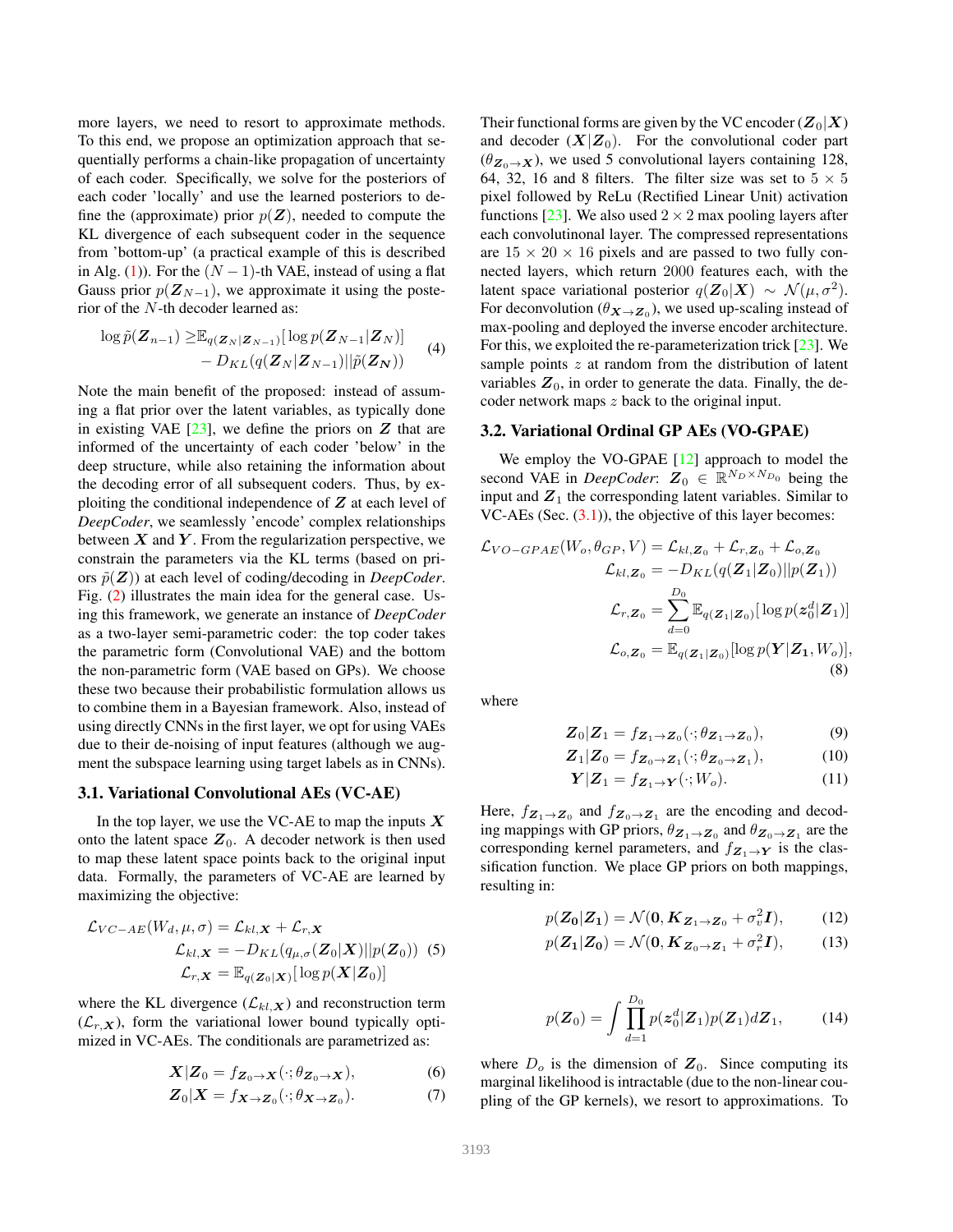<span id="page-4-3"></span>this end, the approximate variational distribution  $q(\mathbf{Z}_1|\mathbf{Z}_0)$ is used to recover a Bayesian non-parametric solution for both the GP encoder & decoder, and is defined as:

$$
q(\mathbf{Z}_1|\mathbf{Z}_0) = \prod_i \mathcal{N}(\hat{\boldsymbol{m}}_i, \mathbf{S}_i + \hat{\sigma}_i^2 I), \qquad (15)
$$

where  $M = \{m_i\}, i = 1, ..., N$  and  $S = \{S_i\}, i =$ 1, ..., N are variational parameters, and  $\hat{m}_i = m_i - [K_{Z_1 \to Z_0}^{-1} M]_i / [K_{Z_1 \to Z_0}^{-1}]_{ii}$  and  $\hat{\sigma}_i^2 = 1 / [K_{Z_1 \to Z_0}^{-1}]_{ii}$ is the leave-one-out solution of GP [\[39\]](#page-8-10).

We further constrain the latent variable  $Z_1$  by imposing the ordinal structure on the output labels  $Y$  as:

$$
p(\boldsymbol{Y}|\boldsymbol{Z}_{1}) = \prod_{i,c} \mathbb{I}(\boldsymbol{y}_{i}=c)p(\boldsymbol{y}_{i}|\boldsymbol{z}_{1i}) \quad , \tag{16}
$$

$$
p(\boldsymbol{y}_i = s | \boldsymbol{z}_{1i}) = \begin{cases} 1 & \text{if } f_{\boldsymbol{Z}_1 \to \boldsymbol{Y}}(\boldsymbol{z}_{1i}) \in (\gamma_{c,s-1}, \gamma_{c,s}] \\ 0 & \text{otherwise}, \end{cases},
$$

(17)

$$
f_{\mathbf{Z}_1 \to \mathbf{Y}}(\mathbf{z}_{1i}) = w_o^T \mathbf{z}_{1i} + \epsilon, \ \epsilon \sim \mathcal{N}(0, \sigma_o^2), \tag{18}
$$

where  $\mathbb{I}(\cdot)$  is the indicator function that returns 1 (0) if the argument is true (false) and  $i = 1, \ldots, N$  indexes the training data.  $\gamma_{c,0} = -\infty \leq \cdots \leq \gamma_{c,S} = +\infty$  are the thresholds or cut-off points that partition the real line into  $s = 1, \ldots, S$  contiguous intervals. We arrive at the ordinal log-likelihood (see [\[5\]](#page-8-30) for details):

$$
\mathbb{E}_{q(\mathbf{Z}_1|\mathbf{Z}_0)}(\log p(\mathbf{Y}|\mathbf{Z}_1, \mathbf{W}_o)) = \sum_{i,c} \mathbb{I}(y_{ic} = s) \log \left( \Phi\left(\frac{\gamma_{c,s} - \mathbf{w}_o^T \mathbf{z}_{1i}}{\sigma_o}\right) - \Phi\left(\frac{\gamma_{c,s-1} - \mathbf{w}_o^T \mathbf{z}_{1i}}{\sigma_o}\right) \right)
$$
(19)

where  $\Phi(\cdot)$  is the Gaussian cumulative density function.

The random process of recovering the latent variables has two distinctive stages: (a) the latent variables  $Z_1$  are generated from some general prior distribution  $p(\mathbf{Z}_1)$  =  $\mathcal{N}(\mathbf{0}, \mathbf{I})$ , and further projected to the labels' ordinal plane via  $p(Y|Z_1)$ ; (b) the input  $Z_1$  is generated from the conditional distribution  $p(\mathbf{Z}_1|\mathbf{Z}_0)$ . The model parameters are:  $\theta_{GP} = \{\theta_{\mathbf{Z}_1 \to \mathbf{Z}_0}, \ \theta_{\mathbf{Z}_0 \to \mathbf{Z}_1}\}, W_o = \{w_o, \ \sigma_o\}, \text{ and}$  $V = \{M, S\}$  are variational parameters.

## 4. Learning and Inference

Learning of *DeepCoder* consists of maximizing the joint lower bound (Sec.  $(4.3)$ ) w.r.t the VC-AEs parameters  $(W_d,$  $\mu$ ,  $\sigma$ ) and the VO-GPAE (hyper-) parameters  $(V, \theta_{GP}, W_o)^2$  $(V, \theta_{GP}, W_o)^2$ For the GP-encoder/decoder kernel, we use the radial basis function (RBF) with automatic relevance determination (ARD), which can effectively estimate the dimensionality of the latent space [\[9\]](#page-8-31). For both VC-AE and VO-GPAE, we

utilize a joint optimization scheme using stochastic backpropagation [\[40\]](#page-8-32), with the re-parameterization trick [\[23\]](#page-8-11). Before we detail the steps of our learning algorithm, we first describe the proposed iterative balanced batch learning (Sec.  $(4.1)$ ) and the warming criterion to efficiently learn the latent features (Sec.  $(4.2)$ ). These strategies turn out to be critical in avoiding overfitting and achieving significant learning speed-ups.

## <span id="page-4-1"></span>4.1. Iterative Balanced Batch Learning

Minimizing the model objective using all training data can easily lead to a local minimum, and, thus, poor performance. This is due to the inherent hierarchical structure of the model (VAE layers), and highly imbalanced AU intensity labels. We introduce an iterative balanced batch learning approach to deal with the data imbalance. The main idea is to update each set of parameters with batches that are balanced with respect to subjects in the dataset (number of example images of each subject) and AU intensity levels. This ensures that the network used for facial feature extraction is not biased towards a specific subject/AU level. We use Stochastic Gradient Descent (SGD) with a batch size of 32, learning rate of 0.01 and momentum of 0.9.

## <span id="page-4-2"></span>4.2. Warming Strategy

The lower bound in Eq.  $(5&8)$  $(5&8)$  consists of three terms. Each model that encodes a latent variable  $Z_i$  will have a non-zero KL term and a relatively small cross-entropy term. Practically, implementations of such AEs will struggle to learn this behavior. As pointed out in [\[46,](#page-9-13) [4,](#page-8-33) [38\]](#page-8-34), training these models will lead to consistently setting the approximate distribution  $q(\boldsymbol{Z}_{i}|\boldsymbol{Z}_{i-1})$  equal to the prior  $p(\boldsymbol{Z}_{i}),$  and thus bringing the KL divergence to zero. This can be of advantage and seen as ARD, but also be a challenge in training for the latent space to learn a useful (and discriminative) representation. To avoid this, we propose different warm-up strategies for training VAEs in *DeepCoder*. Specifically, instead of directly maximizing the lower bound of the VC-AE  $(Eq. (5))$  $(Eq. (5))$  $(Eq. (5))$ , we augment the learning by including the expectation of the predicted labels  $(\mathcal{L}_p)$  for intensity classification of AUs, steering the parameters towards more discriminative latent representations. Formally, this is attained by using the weighted objective given by:

where

$$
\mathcal{L}_{p,\mathbf{X}} = \mathbb{E}_{q(\mathbf{Z}_0|\mathbf{X})}[\log(p(\mathbf{Y}|\mathbf{Z}_0, W_d))],\qquad(21)
$$

$$
\mathbf{Y}|\mathbf{Z}_0 = f_{\mathbf{Z}_0 \to \mathbf{Y}}(\cdot; W_c). \tag{22}
$$

 $\mathcal{L}_{VC-AE} = \alpha \mathcal{L}_{kl,\mathbf{X}} + \mathcal{L}_{r,\mathbf{X}} + (1-\alpha) \mathcal{L}_{p,\mathbf{X}},$  (20)

Here,  $(Y|Z_0)$  can be modeled using any classifier  $W_c$  (we used logistic regression). Note that initially ( $\alpha = 0$ ) we focus on finding a discriminative subspace at the first layer of

<span id="page-4-0"></span><sup>&</sup>lt;sup>2</sup>This is not an exact lower bound for target objective function but a combination of the two bounds obtained via coupling of the posteriors.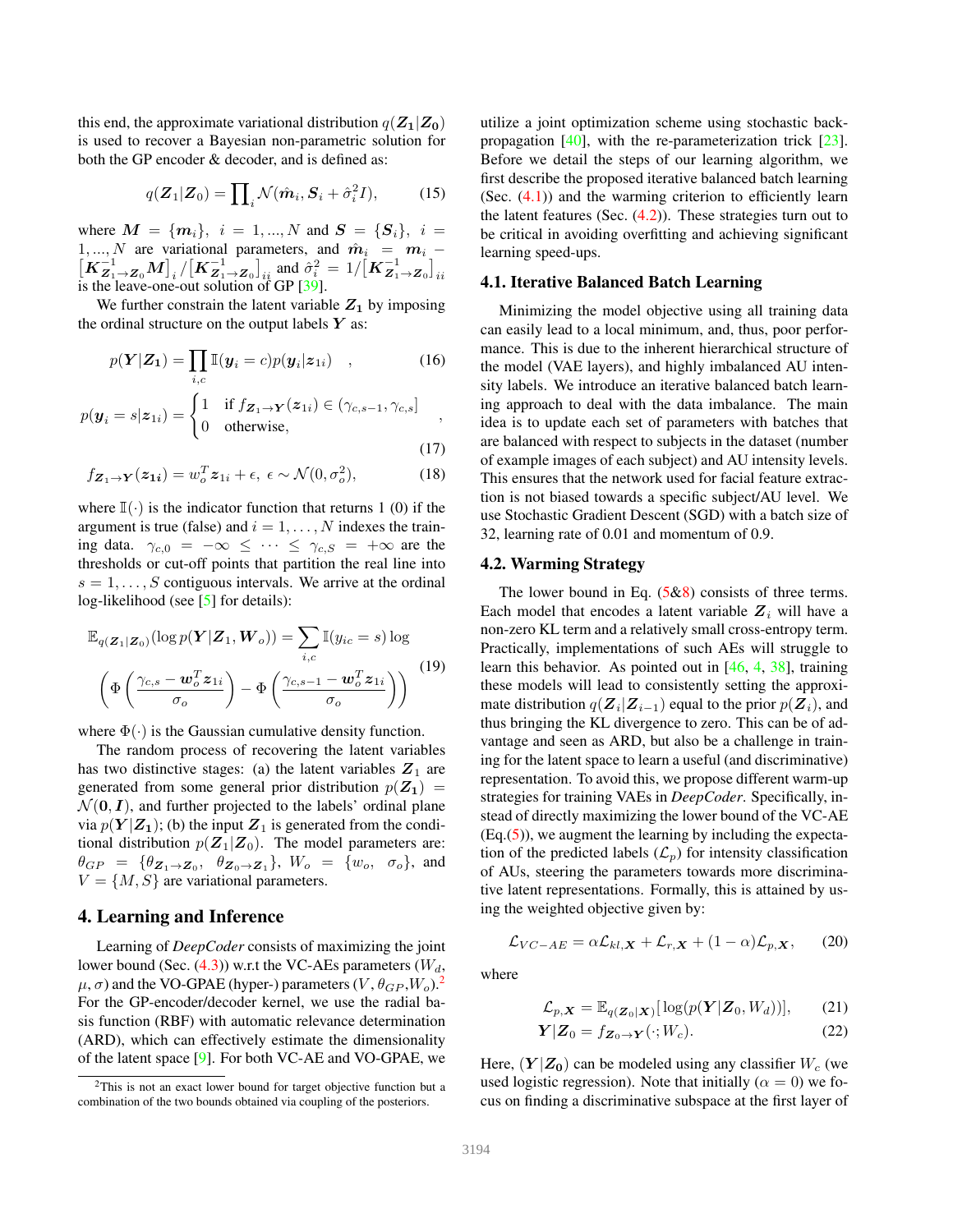<span id="page-5-3"></span>*DeepCoder*. With the increasing number of iterations, the KL divergence term overtakes the classification loss, assuring the smoothness of the subspace  $Z_0$ . We then construct a lower bound for VO-GPAE with a warming term as:

$$
\mathcal{L}_{VO-GPAE} = \beta \mathcal{L}_{kl,\mathbf{Z}_0} + \mathcal{L}_{r,\mathbf{Z}_0} + \mathcal{L}_{o,\mathbf{Z}_0}.
$$
 (23)

Both  $\alpha$  and  $\beta$  are linearly increased from 0 to 1 during the first  $N_t$  epochs of training. Note that in the beginning, we include the classification loss in the first layer - which acts as a regularizer. However, it slowly diminishes as we obtain more stable estimates of the variational distributions at each layer, since toward reaching the  $N_t$ -th epoch, the VO-GPAE classifier stabilizes and  $Z_0$  need no more be classregularized. We found that this approach works very well in practice, as shown in Sec. [\(5\)](#page-5-2).

#### <span id="page-5-1"></span>4.3. Joint Learning

In the 2-layer *DeepCoder*, we optimize the lower bound:

$$
\mathcal{L}_{DC} = \mathcal{L}_{VC-AE} + \mathcal{L}_{VO-GPAE}.\tag{24}
$$

The main bottleneck of the second AE is that it cannot use all training data as the computation of covariance function in VO-GPAE would be prohibitively expensive. Because of this, we propose a 'leave-subset-out' strategy, where we learn the target AEs in an iterative manner. Specifically, we split the training dataset  $X$  in two non-overlapping subsets,  $X_R$  and  $X_L, X_R >> X_L$ .  $X_R$  is used for training VC-AE, while  $X_L$  is used for training VO-GPAE. First, VC-AE is initialized using  $X_R$  by minimizing Eq. [\(5\)](#page-3-1) for 5 epochs, followed by the two-step iterative training algorithm. In the first step, we find the latent projections using  $X_L$ , i.e.,  $\mathbf{Z}_{0,L}$ by VC-AE and learned parameter  $W_d$ ,  $\mu_R$  and  $\sigma_R$  from  $X_R$ .  $Z_{0,L}$  are then used to train VO-GPAE for one epoch, min-imizing Eq. [\(8\)](#page-3-2). In the second step, we reconstruct  $X_R$  as  $\mathbf{Z}_{0,R}$ , and also compute the posteriors  $\tilde{p}(\mathbf{Z}_{0,R})$ , which are then fed into the VC-AE to update its parameters by minimizing Eq. [\(5\)](#page-3-1) in one epoch. These two steps are repeated until convergence of the joint lower bound  $\mathcal{L}_{2DC}$ . In this way, we constantly update the prior on  $Z_0$ , which propagates the information from the bottom VO-GPAE, effectively tying the parameters of the two AEs.

Inference in the proposed 2DC: the test data  $X_*$  is first projected to the latent space  $Z_0$  via the VC-AE, and then further passed through the VO-GPAE via  $Z_1$ . The obtained latent positions are then used for ordinal classification of target AU intensities. The decoding starts with the reconstruction of the latent points in  $Z_0$ , followed by the reconstruction of  $X_{*}$ . These steps are summarized in Alg. [\(1\)](#page-5-0).

## <span id="page-5-2"></span>5. Experiments

Datasets. We evaluate the proposed *DeepCoder* on two benchmark datasets for AU intensity estimation:

<span id="page-5-0"></span>

**Learning:** Input  $\mathcal{D}_{tr} = (\mathbf{X}, \mathbf{y})$ Split  $X \in X_R \cup X_L$ ,  $X_R >> X_L$ , and  $X_R \cap X_L = \emptyset$ . repeat if init run,  $p(\mathbf{Z}_{0,R}) \sim \mathcal{N}(0,1)$ else  $\tilde{p}(\boldsymbol{Z}_{0,R}) = p(\boldsymbol{Z}_{0,R}|\boldsymbol{Z}_{1,L})$  end Step 1: for 1 epoch, optimize  $\mathcal{L}_{VC-AE}$  given  $\mathbf{X}_R$ ,  $\mathbf{Z}_{0,R} = f_{\mathbf{X} \to \mathbf{Z_0}}(X_R)$  and  $\mathbf{Z}_{0,L} = f_{\mathbf{X} \to \mathbf{Z_0}}(X_L)$ Step 2: for 1 epoch, optimize  $\mathcal{L}_{VO-GPAE}$  given  $\mathbb{Z}_{0,L}$ ,  $\mathbf{Z}_{0,R} = f_{\mathbf{Z}_1 \to \mathbf{Z}_0}(f_{\mathbf{Z}_0 \to \mathbf{Z}_1}(Z_{0,R}))$ until convergence of  $\mathcal{L}_{2DC}$ Output:  $W_d$ ,  $\mu_R$ ,  $\sigma_R$ ,  $W_o$ ,  $\theta_{GP}$ ,  $V_L$ **Inference:** Input  $\mathcal{D}_{te} = (\mathbf{X}_*)$ Step 1:  $\bm{Z}_{1,*} = f_{\bm{Z}_0 \to \bm{Z}_1}(f_{\bm{X} \to \bm{Z}_0}(\bm{X}_*,W_d))$ Step 2:  $y_* = f_{Z_1 \to Y}(Z_{1,*}, W_o)$  $\mathbf{X}'_* = f\mathbf{z}_0 \rightarrow \mathbf{x} (f\mathbf{z}_1 \rightarrow \mathbf{z}_0 (\mathbf{Z}_{1,*}), W_d)$ Output:  $\mathbf{X}^{\prime}_{*}$ ,  $\mathbf{y}_{*}$ 

DISFA [\[35\]](#page-8-13) and FERA2015 challenge data [\[50\]](#page-9-5). Both contain per frame AU intensity annotations on a 6-point ordinal scale (DISFA 12, FERA2015 6 AUs). Also, we performed subject-independent validation: DISFA (3 folds: 18 train/9 test subjects), and FERA2015 (2 fold: 21 train / 20 test).

Pre-Processing. For the CNN-based models, we used the dlib face detector  $[20]$  to extract the face location from images in each dataset. We then registered the 49 facial points to a reference frame (average points in each dataset) using a similarity transform and cropped a bounding box of  $240 \times 160$  pixel size. These were then normalized using per-image histogram-equalization, which increases the robustness against illumination changes. For models in which it is not feasible to process high dimensional features from raw images, we extracted the 2000-D features  $(Z_0)$  from the CNN - in our experiments, this size was found optimal for the competing methods. During evaluation, we used the negative log-predictive density (NLPD) for the reconstruction error, and for classification the mean squared error (MSE), the classifier's consistency of the relative order of the intensity levels, and intra-class correlation  $(ICC(3,1))$  [\[42\]](#page-9-14) - agreement between annotators.

Models. As a baseline, we use the multivariate linear regression (MLR) for joint estimation of AU intensities and the standard ordinal regression (SOR) [\[1\]](#page-8-36) serves as the second baseline. The CNN [\[15\]](#page-8-3) model is a standard 2-layer CNN for multi-output classification (we used the same setting as in  $[15]$ ). The OR-CNN  $[37]$  is an ordinal CNN that was originally introduced for the task of age estimation; we applied it to our task. VGG16 [\[43\]](#page-9-15) is a widely used NN for object detection. To adapt it for our task, we used the pre-trained model and fine-tuned the last 3 layers. As a baseline for the GP-based models, we use the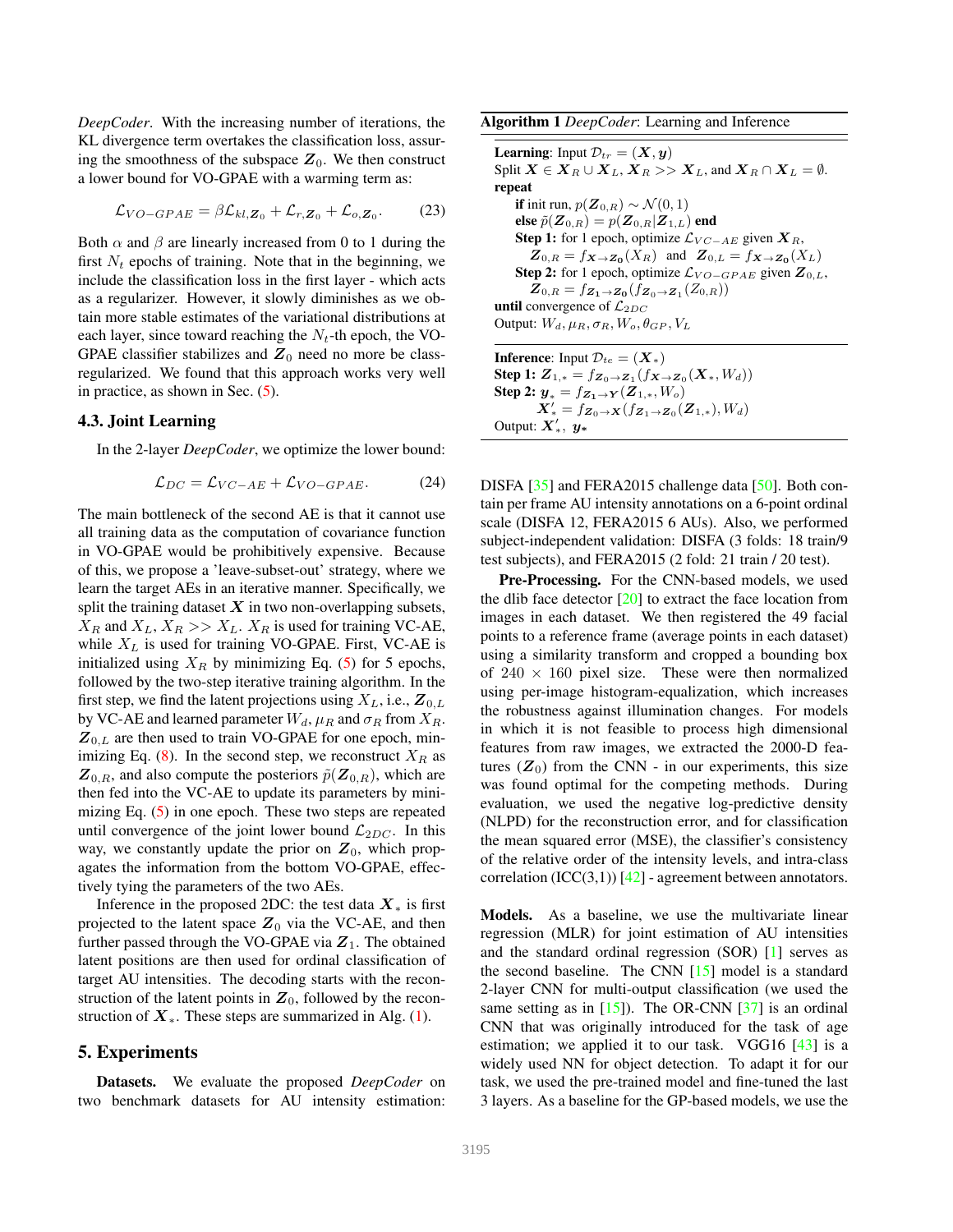<span id="page-6-1"></span><span id="page-6-0"></span>Table 1: Performance of different models for AU intensity estimation on the DISFA and FERA2015 database. DC- and CNN-based models were trained using raw images as input. The results for the models highlighted with  $\dagger$  were taken from [\[12\]](#page-8-12) (the model trained with LBP+landmark features). The model highlighted with  $\star$  was trained with the deep features, extracted from the last layer of the best performing CNN [\[15\]](#page-8-3), and, thus, is directly comparable to the proposed 2DC.

|    | Dataset:                          | <b>DISFA</b> |                |          |     |     |          |     |     |     |     |      | <b>FERA2015</b> |        |               |          |     |          |                                  |      |
|----|-----------------------------------|--------------|----------------|----------|-----|-----|----------|-----|-----|-----|-----|------|-----------------|--------|---------------|----------|-----|----------|----------------------------------|------|
|    | AU:                               | 1            | $\overline{2}$ | 4        | 5   | 6   | 9        | 12  | 15  | 17  | 20  | 25   | 26              | Avg. 6 |               | 10       | 12  | 14       | 17                               | Avg. |
|    | 2DC                               | .70          | .55            | .69      | .05 | .59 | .57      | .88 | .32 | .10 | .08 | .90  | .50             | .50    | .76           | .71      | .85 | .45      | .53                              | .66  |
|    | $DC_n$                            | .52          | .49            | .48      | .18 | .59 | .39      | .74 | .15 | .26 | .08 | .80  | .44             | .43    | .74           | .72      | .84 | .33      | .52                              | .63  |
|    | CNN $[15]$                        | .58          | .52            | .55      | .20 | .59 | .42      | .78 | .08 | .25 | .04 | .84  | .54             | .44    | .76           | .70      | .85 | .36      | .49                              | .63  |
|    | <b>OR-CNN</b> [37]                | .33          | .31            | .32      | .16 | .32 | .28      | .71 | .33 | .44 | .27 | .51  | .36             | .36    | .71           | .63      | .87 | .41      | .31                              | .58  |
|    | <b>CCNN-IT [55]</b>               | .18          | .15            | .61      | .07 | .65 | .55      | .82 | .44 | .37 | .28 | .77  | .54             | .45    | .75           | .69      | .86 | .40      | .45                              | .63  |
|    | $\bigcup$ VGG16 [43]              | .46          | .44            | .44      | .06 | .44 | .34      | .59 | .01 | .11 | .03 | .71  | .42             | .32    | .63           | .61      | .73 | .25      | .31                              | .51  |
|    | VO-GPAE [12]* .18                 |              | .00            | .27      | .15 | .57 | .34      | .80 | .01 | .00 | .02 | .88  | .55             | .31    | .72           | .66      | .78 | .43      | .56                              | .63  |
|    | VO-GPAE [12] <sup>1</sup>         | .48          | .47            | .62      | .19 | .50 | .42      | .80 | .19 | .36 | .15 | .84  | .53             | .46    | .75           | .66      | .88 | .47      | .49                              | .65  |
|    | VAE-DGP $[8]^*$                   | .37          | .32            | .43      | .17 | .45 | .52      | .76 | .04 | .21 | .08 | .80  | .51             | .39    | .70           | .68      | .78 | .43      | .31                              | .58  |
|    | GP $[39]$ <sup>*</sup>            | .26          | .11            | .32      | .12 | .45 | .32      | .31 | .02 | .18 | .06 | .85  | .42             | .28    | .61           | .57      | .71 | .32      | .35                              | .51  |
|    | SOR <sub><math>[1]</math></sub>   | .15          | .13            | .34      | .03 | .48 | .22      | .78 | .00 | .10 | .06 | .79  | .42             | .29    | .61           | .57      | .77 | .29      | .27                              | .50  |
|    | $MLR*$                            | .45          | .39            | .30      | .11 | .52 | .26      | .72 | .09 | .00 | .01 | .82  | .39             | .29    | .74           | .67      | .81 | .42      | .25                              | .57  |
| 55 | 2DC                               | .32          | .39            | .53      | .26 | .43 | .30      | .25 | .27 | .61 | .18 | .37  | .55             | .37    | .75           | 1.02.66  |     | 1.44 .88 |                                  | .95  |
|    | $DC_n$                            | .35          | .44            | .90      | .03 | .36 | .36      | .37 | .26 | .30 | .19 | .71  | .57             | .40    | .85           | 1.03 .75 |     |          | 1.80 0.81 1.05                   |      |
|    | <b>CNN</b> [15]                   | .34          | .39            | .81      | .05 | .37 | .38      | .34 | .27 | .31 | .24 | .63  | .49             | .38    | .80           | 1.06 .66 |     | 1.57.96  |                                  | 1.01 |
|    | <b>OR-CNN</b> [37]                | .41          | .44            | .91      | .12 | .42 | .33      | .31 | .42 | .35 | .27 | .71  | .51             | .43    | .88           | 1.12 .68 |     | 1.52.93  |                                  | 1.02 |
|    | <b>CCNN-IT [55]</b>               | .76          | .40            | .74      | .07 | .54 | .41      | .33 | .14 | .33 | .20 | .66  | .41             | .41    | 1.23          | 1.69.98  |     |          | 2.72 1.17 1.57                   |      |
|    | VGG16 [43]                        | .41          | .54            | 1.14 .07 |     | .39 | .47      | .40 | .29 | .53 | .19 | .64  | .51             | .39    | .93           | 1.04 .91 |     |          | 1.51 1.10 1.10                   |      |
|    | $\geq$ VO-GPAE [12]* 1.18 .77     |              |                | 1.14.11  |     | .22 | .53      | .16 | .18 | .99 | .81 | .21  | .46             | .56    | $ 0.9\rangle$ | .98      | .67 |          | 1.81 1.31 1.11                   |      |
|    | VO-GPAE $[12]$ <sup>†</sup> $.51$ |              | .32            | 1.13 .08 |     | .56 | .31      | .47 | .20 | .28 | .16 | .49  | .44             | .41    | .82           | 1.28 .70 |     | 1.43.77  |                                  | 1.00 |
|    | VAE-DGP $[8]$ *                   |              | 1.02 1.13      | .92      | .10 | .67 | .19      | .33 | .46 | .58 | .19 | .69  | .65             | .57    | .93           | 1.15 .80 |     |          | 1.66 1.14 1.13                   |      |
|    | GP $[39]$ <sup>*</sup>            | .49          | .60            | 1.06 .08 |     | .38 | .30      | .26 | .25 | .30 | .19 | .61  | .69             | .63    |               |          |     |          | 1.07 1.27 1.03 1.52 0.94 1.17    |      |
|    | SOR <sub><math>[1]</math></sub>   | 1.35         | .57            | 1.43 .09 |     | .46 | 1.48 .40 |     | .25 | .62 | .49 | 1.27 | .93             | .78    |               |          |     |          | 1.59 1.71 1.06 2.90 2.24 1.90    |      |
|    | $MLR*$                            | .42          | .49            | 1.04 .05 |     | .40 | .33      | .45 | .23 | .24 | .13 | .62  | .55             | l.41   | .84           |          |     |          | $1.06$ .72 <b>1.35</b> 1.04 1.00 |      |

standard GP [\[39\]](#page-8-10) with a shared covariance function among outputs. We also compare the proposed to VO-GPAE [\[12\]](#page-8-12), the state-of-the-art GP model for variational ordinal regression. Here, we evaluated the model on two sets of features: LBPs with facial landmarks, and deep features, extracted using the CNN (our first coder). We evaluate the proposed model in two settings:  $DC_p$  is the fully parametric *DeepCoder* (DC<sub>p</sub>), where we simply apply a stack of two VC-AEs with a 50D latent space  $(Z_1)$  and 2000D ( $Z_0$ ) features- as also set in our semi-parametric 2DC model, with VO-GPAE at the bottom layer. For the iterative 2DC learning algorithm, we split the dataset according to the algorithm in two subsets  $N_L$  and  $N_R$ . Due to the computational complexity of GPs  $(\mathbb{O}(N^3))$ , we chose a rather small subset of  $N_L$  = 5000 to train the VO-GPAE, while using the rest of data set for our convolutional auto-encoder VC-AE ( $N_R$  = 71223 for FERA2015 and  $N_R$  = 87209 for DISFA). For subset  $N_L$ , we also chose a subject balanced subset, i.e. every subject is equally represented in the number of frames. We used the pre-processed raw images as input to the proposed *DeepCoder* and CNN based models. As the GP-based models and the other baselines are not directly applicable to high dimensional image data, we trained on the LBP+landmark features and/or deep features, extracted

from the last layer of the best performing CNN [\[15\]](#page-8-3) model. For the sake of comparisons, we also include the results from the recently published deep structured learning model with the database augmentation - CCNN-IT [\[55\]](#page-9-16) (we show the reported results).

## 6. Results

Quantitative Results. Table [\(1\)](#page-6-0) shows the comparative results. On average, the CNN based models largely outperform the GPs in both measures across most of the AUs. This is because CNNs are capable to jointly learn the embedded space and classifier from raw images, while GPs are trained on hand-crafted features, which turn out to be less discriminative for the task. This can be particularly observed from AU17 in both datasets. Also, both the relative shallow CNN [\[15\]](#page-8-3) and the DC<sub>p</sub> model achieve an ICC of  $44\%/43\%$  on DISFA and 63% on FERA2015, which is highest performance using current deep models. By comparing the predictions of these two models, we see that the performance of the fully parametric  $DC_p$  does not increase by blindly stacking VC-AEs on top of each other. The same applies to the basic CNNs models. Furthermore, both models are outperformed by the proposed semi-parametric 2DC. This is mainly because GPs are known to provide a better classifier (non-parametric, hence they are more flexible in mod-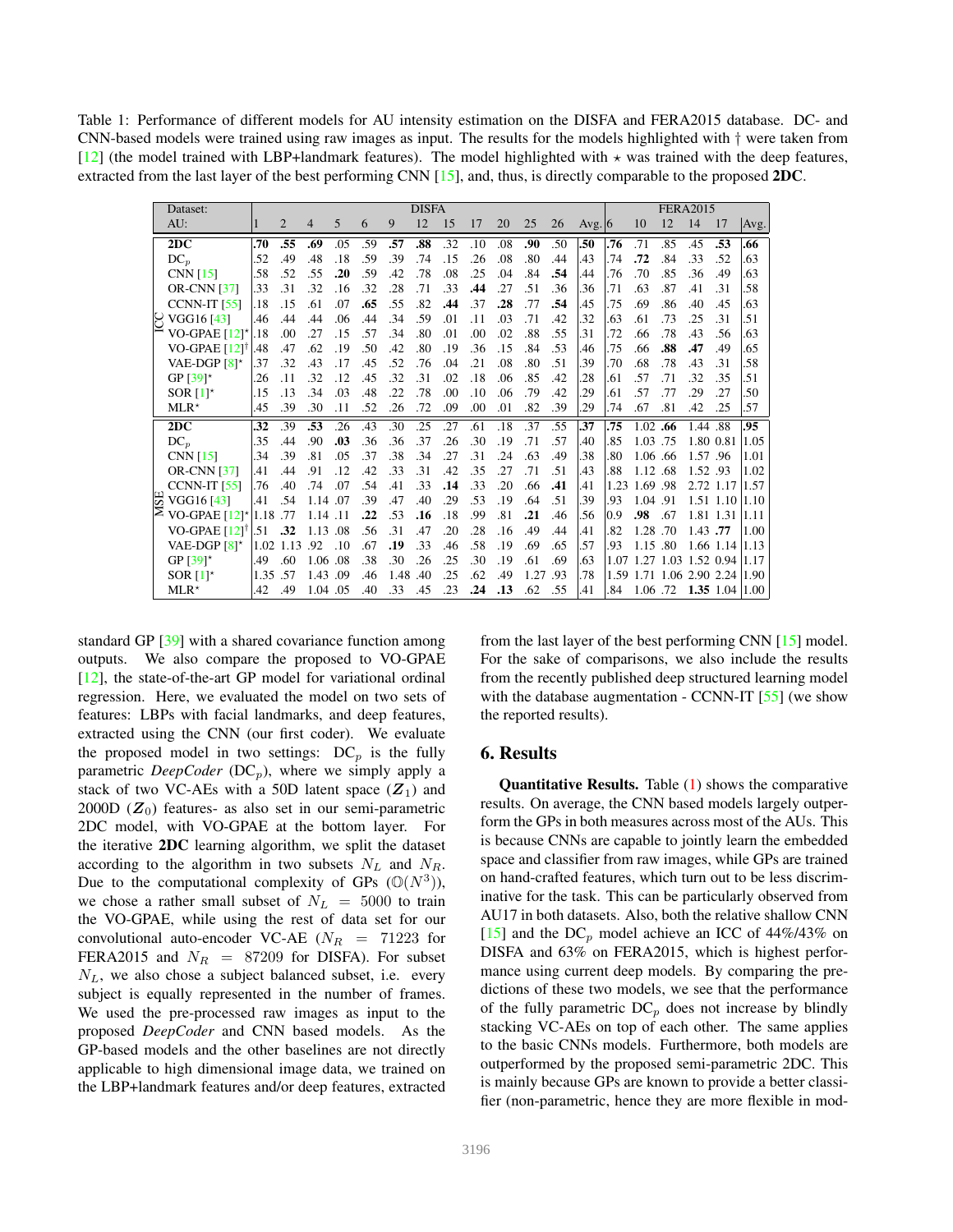<span id="page-7-1"></span>eling complex distributions). This can be seen from Fig. ( [3\)](#page-7-0), where the samples on the latent space  $\mathbf{Z}_1$  are clustered into different subjects. Note that this subject clustering in the latent space has been done in an unsupervised manner by GPs (i.e., no subject id was provided). The bottom VO-GPAE layer benefits from the robust features coming from the top VC-AE, and the jointly learned ordinal classifier using the proposed iterative algorithm  $(Alg. (1))$  $(Alg. (1))$  $(Alg. (1))$ .

The standard VGG16 [\[43\]](#page-9-15) network does not achieve competitive results with the proposed model, most likely because it does not account for ordinal intensity levels and does not perform simultaneous learning of latent features. The OR-CNN [\[37\]](#page-8-37) model, which has the same architecture as CNN [\[15\]](#page-8-3) but with the ordinal classifier, learns one binary classifier for each intensity level of each AU, resulting in a large number of parameters, easily prone to overfitting. Overall, from average results on both datasets, we clearly see the benefits of the joint learning in the proposed *DeepCoder* (2DC). Finally, note that the proposed *Deep-Coder* outperforms the state-of-the-art approach (CCNN-IT [\[55\]](#page-9-16)), which takes advantage of CNNs and data augmentation based on multiple face datasets. Again, we attribute this to the lack of non-parametric feature learning and ordinal classifier in the latter.

**Qualitative Results.** Fig.  $(3)$  shows a summary of the model loss per iteration and the learned latent spaces for the two levels of the proposed *DeepCoder*, for the FERA2015 dataset. Fig. [\(3a\)](#page-7-0) depicts the reconstruction error of the input images  $X$  measured by (MSE) while Fig.  $(3b)$  visualizes the NLPD of the latent space  $Z_0$ . While the reconstruction loss of the images converges quickly after five iteration, the NLPD of  $Z_0$  steadily decreases but needs 50 iterations to converge. The reason is the initialization. The weights for the latent space  $Z_0$  were initialized according to [\[13\]](#page-8-38) which has proven to converge quickly, while VO-GPAE was initialized by drawing randomly from a normal distribution. Thus,  $Z_1$  required more iterations to converge. In Fig.  $(3c)$ , we compare the lower bounds with and without warming strategy (see Sec. [\(4.2\)](#page-4-2)). As expected, without warming strategy, the lower bound gets stuck in a local minimum, while the warming strategy lead to a steady decrease in the bound value. From the latent spaces  $Z_0$  and  $Z_1$  in Fig. [\(3e,3f\)](#page-7-0), we observe that  $Z_0$  is clustered according to subjects, but still the subjects are scattered over the latent space (showing the model's invariance to identity, as also shown in [\[6\]](#page-8-39)). However, in  $Z_1$  space, the model fits each subject into a separate cluster. As evidenced by our results, this clustering of the subjects leads to more efficient features for AU intensity estimation. We attribute this to the fact that GPs do an efficient smoothing over the training subjects closest to the test subject in the learned subspace evidencing the importance of addressing the subject differences using non-parametric models.

<span id="page-7-0"></span>

Figure 3: FERA2015: (a) the MSE reconstruction error, (b) the NLPD of VO-GPAE, (c) the estimated variational lower bound per data point, (d) ICC for the AU intensity estimation, and the recovered latent spaces:  $Z_0$  (e), and  $Z_1$  (f).

# 7. Conclusions

We proposed a novel deep probabilistic framework, *DeepCoder*, for learning of deep latent representations and simultaneous classification of multiple ordinal labels. We showed in the context of face analysis that the joint learning of parametric features, followed by learning of the nonparametric latent features and target classifier, results in improved performance on the target task achieved by the proposed semi-parametric *DeepCoder*. We showed that this approach outperforms parametric deep AEs, and the stateof-the-art models for AU intensity estimation.

# Acknowledgements

This work has been funded by the European Community Horizon 2020 under grant agreement no. 688835 (DE-ENIGMA), and the work of O. Rudovic under grant agreement no. 701236 (EngageMe - Marie Curie Individual Fellowship).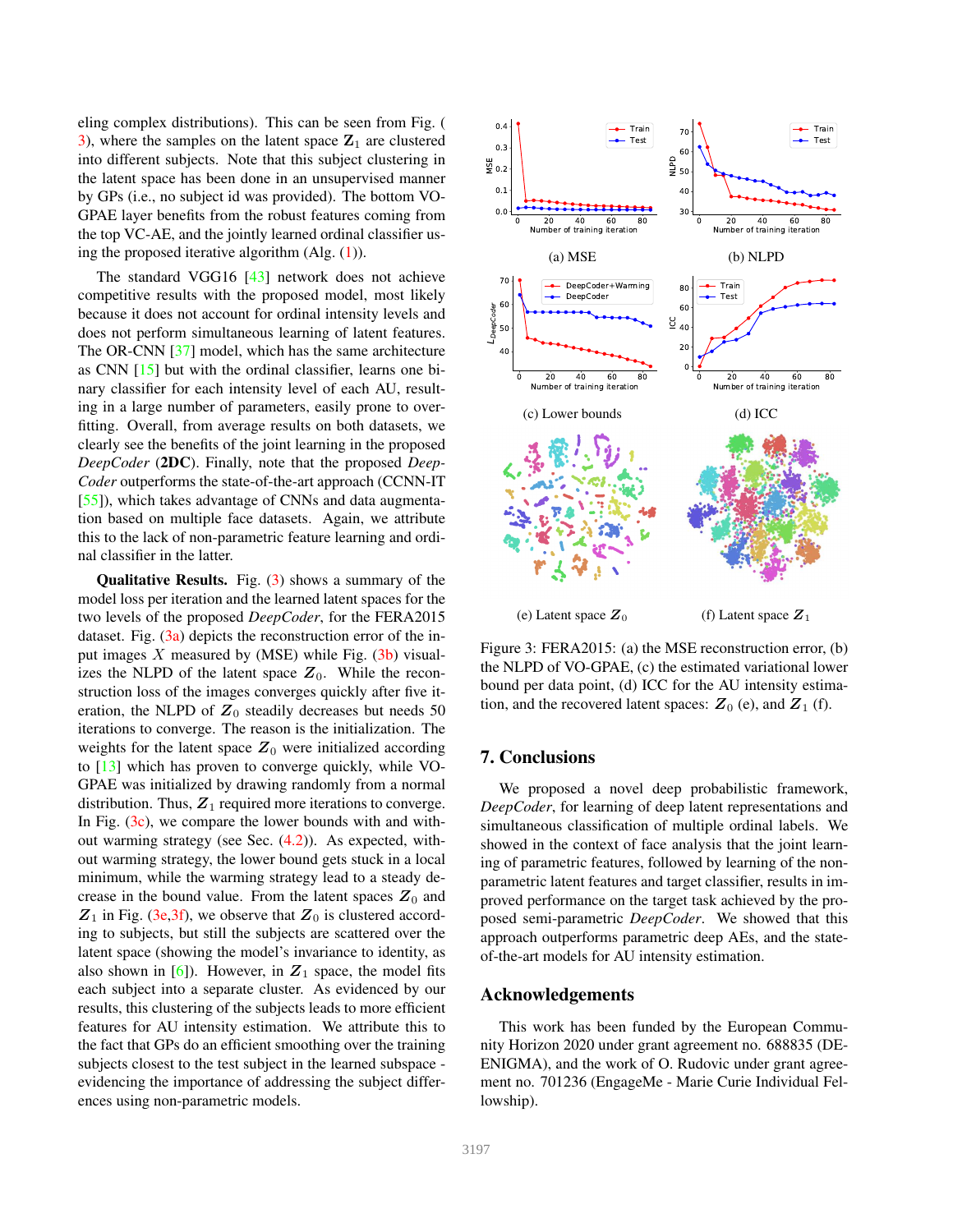# References

- <span id="page-8-36"></span>[1] A. Agresti. *Analysis of ordinal categorical data*. John Wiley & Sons, 2010. [6,](#page-5-3) [7](#page-6-1)
- <span id="page-8-19"></span>[2] P. Baldi. Autoencoders, unsupervised learning, and deep architectures. *ICML*, 27(37-50):1, 2012. [3](#page-2-3)
- <span id="page-8-15"></span>[3] M. S. Bartlett, G. C. Littlewort, M. G. Frank, C. Lainscsek, I. R. Fasel, and J. R. Movellan. Automatic recognition of facial actions in spontaneous expressions. *Journal of multimedia*, 1(6):22–35, 2006. [2](#page-1-0)
- <span id="page-8-33"></span>[4] S. R. Bowman, L. Vilnis, O. Vinyals, A. M. Dai, R. Jozefowicz, and S. Bengio. Generating sentences from a continuous space. *arXiv preprint arXiv:1511.06349*, 2015. [5](#page-4-3)
- <span id="page-8-30"></span>[5] W. Chu and Z. Ghahramani. Gaussian processes for ordinal regression. In *JMLR*, pages 1019–1041, 2005. [5](#page-4-3)
- <span id="page-8-39"></span>[6] W. S. Chu, F. D. la Torre, and J. F. Cohn. Learning spatial and temporal cues for multi-label facial action unit detection. In *FG*, pages 25–32, 2017. [8](#page-7-1)
- <span id="page-8-9"></span>[7] D. Ciregan, U. Meier, and J. Schmidhuber. Multi-column deep neural networks for image classification. In *CVPR*, pages 3642–3649, 2012. [2,](#page-1-0) [3](#page-2-3)
- <span id="page-8-28"></span>[8] Z. Dai, A. Damianou, J. González, and N. Lawrence. Variational auto-encoded deep Gaussian processes. In *ICLR*, 2016. [3,](#page-2-3) [7](#page-6-1)
- <span id="page-8-31"></span>[9] A. Damianou, C. H. Ek, M. Titsias, and N. Lawrence. Manifold relevance determination. In *ICML*, pages 145–152, 2012. [5](#page-4-3)
- <span id="page-8-27"></span>[10] A. Damianou and N. Lawrence. Semi-described and semisupervised learning with Gaussian processes. In *UAI*, 2015. [3](#page-2-3)
- <span id="page-8-1"></span>[11] P. Ekman, W. V. Friesen, and J. C. Hager. Facial action coding system. *A Human Face, Salt Lake City, UT*, 2002. [1](#page-0-2)
- <span id="page-8-12"></span>[12] S. Eleftheriadis, O. Rudovic, M. P. Deisenroth, and M. Pantic. Variational gaussian process auto-encoder for ordinal prediction of facial action units. In *ACCV*, pages 154–170, 2016. [2,](#page-1-0) [3,](#page-2-3) [4,](#page-3-3) [7](#page-6-1)
- <span id="page-8-38"></span>[13] X. Glorot and Y. Bengio. Understanding the difficulty of training deep feedforward neural networks. In *Aistats*, volume 9, pages 249–256, 2010. [8](#page-7-1)
- <span id="page-8-21"></span>[14] K. Gregor, I. Danihelka, A. Graves, D. J. Rezende, and D. Wierstra. Draw: A recurrent neural network for image generation. *arXiv preprint arXiv:1502.04623*, 2015. [3](#page-2-3)
- <span id="page-8-3"></span>[15] A. Gudi, H. E. Tasli, T. M. den Uyl, and A. Maroulis. Deep learning based facs action unit occurrence and intensity estimation. In *FG'W*, 2015. [2,](#page-1-0) [3,](#page-2-3) [6,](#page-5-3) [7,](#page-6-1) [8](#page-7-1)
- <span id="page-8-29"></span>[16] J. Hensman and N. D. Lawrence. Nested variational compression in deep gaussian processes. *arXiv preprint arXiv:1412.1370*, 2014. [3](#page-2-3)
- <span id="page-8-7"></span>[17] S. Kaltwang, S. Todorovic, and M. Pantic. Latent trees for estimating intensity of facial action units. In *CVPR*, 2015. [2](#page-1-0)
- <span id="page-8-25"></span>[18] M. Kan, S. Shan, H. Chang, and X. Chen. Stacked progressive auto-encoders (spae) for face recognition across poses. In *CVPR*, pages 1883–1890, 2014. [3](#page-2-3)
- <span id="page-8-14"></span>[19] A. Kapoor and R. W. Picard. Multimodal affect recognition in learning environments. In *ACM*, pages 677–682, 2005. [2](#page-1-0)
- <span id="page-8-35"></span>[20] V. Kazemi and J. Sullivan. One millisecond face alignment with an ensemble of regression trees. In *CVPR*, pages 1867– 1874, 2014. [6](#page-5-3)
- <span id="page-8-6"></span>[21] P. Khorrami, T. Paine, and T. Huang. Do deep neural networks learn facial action units when doing expression recognition? In *ICCV'W*, pages 19–27, 2015. [2](#page-1-0)
- <span id="page-8-22"></span>[22] D. P. Kingma, S. Mohamed, D. J. Rezende, and M. Welling. Semi-supervised learning with deep generative models. In *NIPS*, pages 3581–3589, 2014. [3](#page-2-3)
- <span id="page-8-11"></span>[23] D. P. Kingma and M. Welling. Auto-encoding variational Bayes. In *ICLR*, 2013. [2,](#page-1-0) [3,](#page-2-3) [4,](#page-3-3) [5](#page-4-3)
- <span id="page-8-8"></span>[24] T. N. Kipf and M. Welling. Variational graph auto-encoders. *arXiv preprint arXiv:1611.07308*, 2016. [2](#page-1-0)
- <span id="page-8-4"></span>[25] A. Krizhevsky, I. Sutskever, and G. E. Hinton. Imagenet classification with deep convolutional neural networks. In *NIPS*, pages 1097–1105, 2012. [2](#page-1-0)
- <span id="page-8-23"></span>[26] T. D. Kulkarni, W. F. Whitney, P. Kohli, and J. Tenenbaum. Deep convolutional inverse graphics network. In *NIPS*, pages 2539–2547, 2015. [3](#page-2-3)
- <span id="page-8-24"></span>[27] A. B. L. Larsen, S. K. Sønderby, H. Larochelle, and O. Winther. Autoencoding beyond pixels using a learned similarity metric. *arXiv preprint arXiv:1512.09300*, 2015. [3](#page-2-3)
- <span id="page-8-26"></span>[28] N. Lawrence. Probabilistic non-linear principal component analysis with Gaussian process latent variable models. *JMLR*, 6:1783–1816, 2005. [3](#page-2-3)
- <span id="page-8-20"></span>[29] Q. V. Le. Building high-level features using large scale unsupervised learning. In *ICASSP*, pages 8595–8598, 2013. [3](#page-2-3)
- <span id="page-8-5"></span>[30] M. Liu, S. Li, S. Shan, and X. Chen. Au-aware deep networks for facial expression recognition. In *FG*, pages 1–6, 2013. [2,](#page-1-0) [3](#page-2-3)
- <span id="page-8-17"></span>[31] Y. Liu, X. Hou, J. Chen, C. Yang, G. Su, and W. Dou. Facial expression recognition and generation using sparse autoencoder. In *SMARTCOMP*, pages 125–130, 2014. [2,](#page-1-0) [3](#page-2-3)
- <span id="page-8-16"></span>[32] S. Lucey, A. B. Ashraf, and J. F. Cohn. *Investigating spontaneous facial action recognition through aam representations of the face*. INTECH Open Access Publisher, 2007. [2](#page-1-0)
- <span id="page-8-2"></span>[33] M. Mahoor, S. Cadavid, D. Messinger, and J. Cohn. A framework for automated measurement of the intensity of nonposed facial action units. In *CVPR*, pages 74–80, 2009. [1](#page-0-2)
- <span id="page-8-0"></span>[34] J. Masci, U. Meier, D. Cireşan, and J. Schmidhuber. Stacked convolutional auto-encoders for hierarchical feature extraction. In *International Conference on Artificial Neural Networks*, pages 52–59. Springer, 2011. [1,](#page-0-2) [2,](#page-1-0) [3](#page-2-3)
- <span id="page-8-13"></span>[35] S. M. Mavadati, M. H. Mahoor, K. Bartlett, P. Trinh, and J. F. Cohn. Disfa: A spontaneous facial action intensity database. *TAC*, pages 151–160, 2013. [2,](#page-1-0) [6](#page-5-3)
- <span id="page-8-18"></span>[36] J. Nicolle, K. Bailly, and M. Chetouani. Facial action unit intensity prediction via hard multi-task metric learning for kernel regression. In *FG*, pages 1–6, 2015. [2](#page-1-0)
- <span id="page-8-37"></span>[37] Z. Niu, M. Zhou, L. Wang, X. Gao, and G. Hua. Ordinal regression with multiple output cnn for age estimation. In *CVPR*, 2016. [6,](#page-5-3) [7,](#page-6-1) [8](#page-7-1)
- <span id="page-8-34"></span>[38] T. Raiko, H. Valpola, M. Harva, and J. Karhunen. Building blocks for variational bayesian learning of latent variable models. *JMLR*, 8:155–201, 2007. [5](#page-4-3)
- <span id="page-8-10"></span>[39] C. Rasmussen and C. Williams. *Gaussian processes for machine learning*, volume 1. MIT Press Cambridge, MA, 2006. [2,](#page-1-0) [5,](#page-4-3) [7](#page-6-1)
- <span id="page-8-32"></span>[40] D. J. Rezende, S. Mohamed, and D. Wierstra. Stochastic backpropagation and approximate inference in deep generative models. In *ICML*, pages 1278–1286, 2014. [5](#page-4-3)